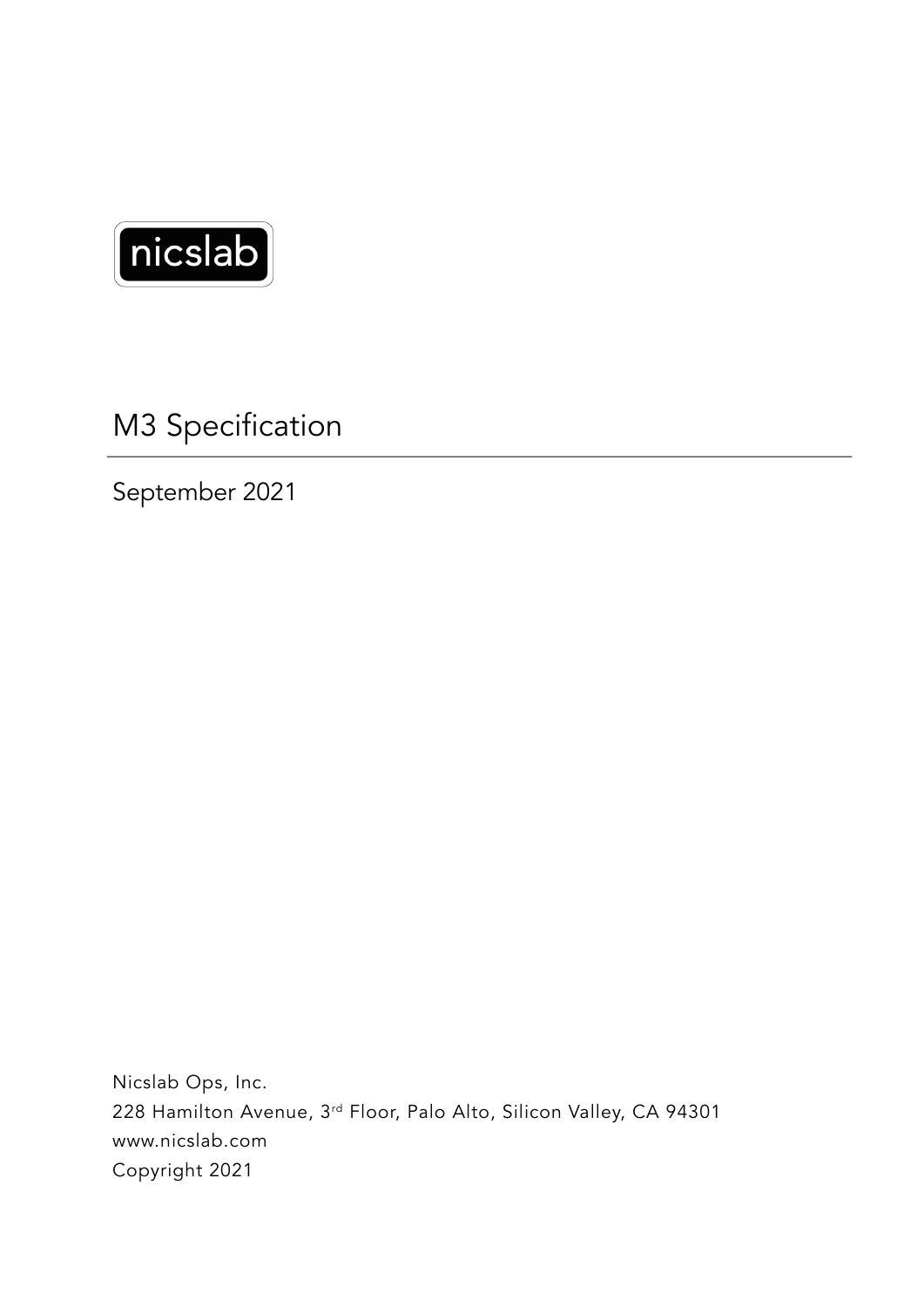

## 1. Multi-connectors Details

Multi-connector for XPOW is designed to have flexibility and reconfigurability from the main system. There are several versions of multi-connector. Please check your multi-connector version.

M3 multi-connector consists of 40 channel output and is suitable for application using banana connectors. The output connectors are a 4 mm banana female socket and it still includes the 2.54 mm pin output.

## M3

Dimension : 20 (L) x 30 (W) x 1.2 (H) cm



Fig. 1 M3 - Multi-connector configuration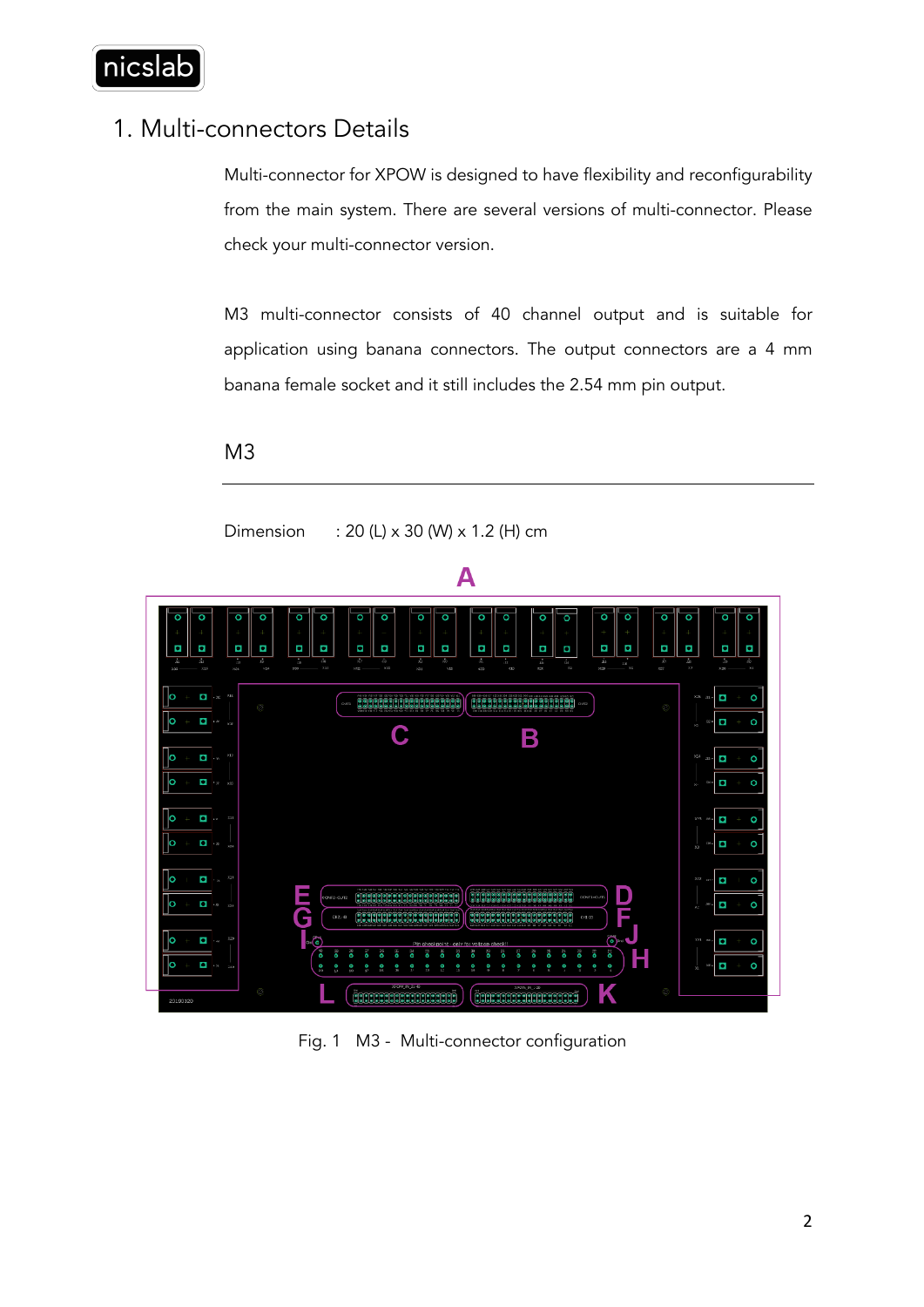| Callout      | <b>Component Description</b>                   |
|--------------|------------------------------------------------|
| A            | 4 mm banana female Socket (X1 - X40)           |
| B            | 2x20-1 pin header 2.54 mm (X1 - X40)           |
| C            | 2x20-2 pin header 2.54 mm (Y1 - Y40)           |
| D            | CONF 2x20-1 pin header 2.54 mm (X1 - X40)      |
| F            | CONF 2x20-2 pin header 2.54 mm (Y1 - Y40)      |
| F            | 2x20-5 pin header 2.54 mm ((C1 - C20) + GND)   |
| G            | 2x20-5 pin header 2.54 mm ((C21 - C40) + GND)  |
| H            | Channel 2-40 output check point pin (21 - 40)  |
|              | GND check point 1 pin (41)                     |
| J            | GND check point 2 pin (42)                     |
| K            | 1 -20 CH in 2x20-7 pin header 2.54 mm (1 - 20) |
| $\mathsf{L}$ | 21 - 40 CH in pin header 2.54 mm (21 - 40)     |

Table 1: M3 – Multi-connector point information



Fig. 2 M3 - Multi-connector configuration-2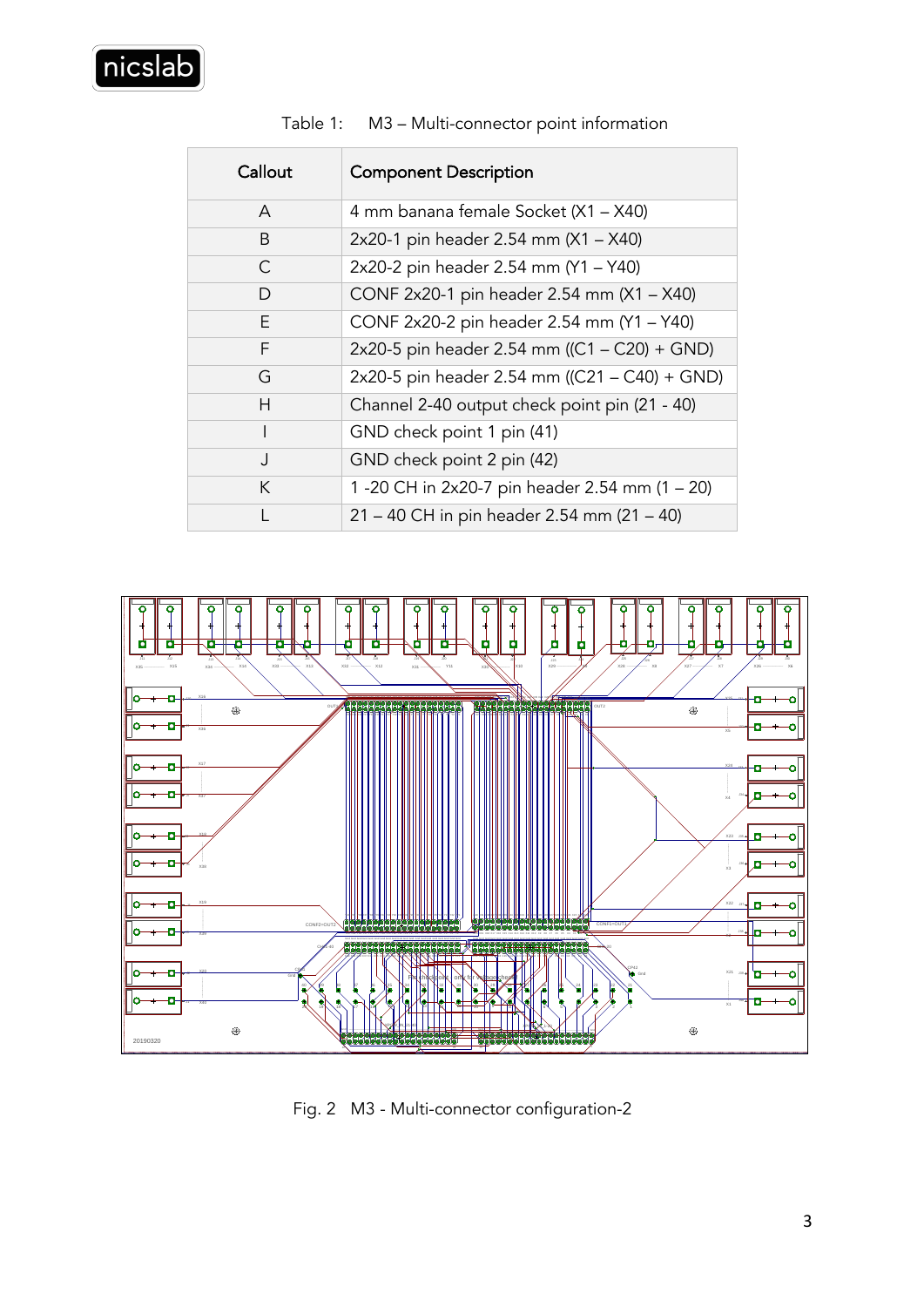

## 2. Company Policy

Warranty – We guarantee to provide accurate descriptions and a high-quality product. Please do not hesitate to contact us at support@nicslab.com if you would like to have more information. If you have any problems with your order, please notify us within 60 days from the date of shipment of any defects. You agree to pay for the return shipping on exchanges and returns and we will reimburse this cost upon verification of a defect with the product. Moreover, a warranty will not apply if the product has been subject to misuse, neglect, accident, modification, or has been soldered or altered in any way.

Return and refund policy – If you are not happy with the product you purchased, for any reason, it is possible to return it for a refund within 5 days of receipt (10 days for an exchange).

Please advise us by email: support@nicslab.com for return authorization.

- Return for refund: within 5 days of receiving your product. (unopened) - Return for replacement: within 10 days of receiving your product. (damaged or defective)

Please note that no return will be accepted without a return authorization. A return must be in its original and clean condition. Returns in a damaged, scratched or burnt condition will not be accepted. The product must be returned in its original packaging with its receipt and a small note for the reason for the return. This will help us to serve you better and improve our products. Reimbursement only applies upon the confirmation of the abovementioned conditions.

All items will be reimbursed within 3 days of receiving the product (shipping fee excluded). You will need to pay for shipping (if you would like to have a refund instead of a replacement). We will be responsible for refund shipping fees if the return is a result of a shipping error from our side.